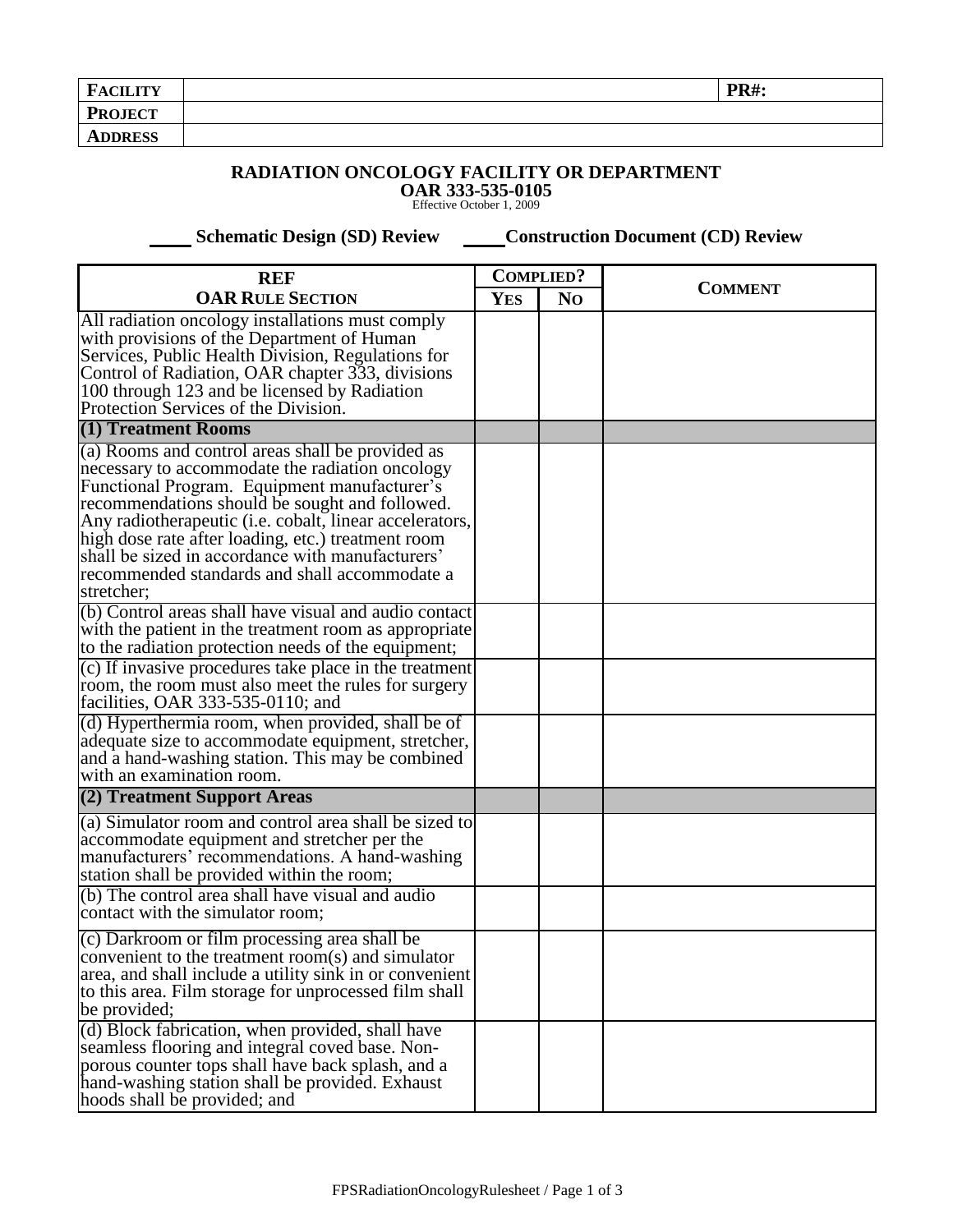| <b>REF</b>                                                                                                                                                                                                                                                                                                                                                                                  | <b>COMPLIED?</b> |                |                |  |
|---------------------------------------------------------------------------------------------------------------------------------------------------------------------------------------------------------------------------------------------------------------------------------------------------------------------------------------------------------------------------------------------|------------------|----------------|----------------|--|
| <b>OAR RULE SECTION</b>                                                                                                                                                                                                                                                                                                                                                                     | <b>YES</b>       | N <sub>O</sub> | <b>COMMENT</b> |  |
| (e) Treatment planning, if provided, shall be sized<br>to accommodate manufacturers' dosimetry system<br>requirements;                                                                                                                                                                                                                                                                      |                  |                |                |  |
| (3) Hot lab, if provided, shall include the<br>following features:                                                                                                                                                                                                                                                                                                                          |                  |                |                |  |
| (a) Seamless flooring and integral coved base.                                                                                                                                                                                                                                                                                                                                              |                  |                |                |  |
| (b) Non-porous counter tops with backsplash.                                                                                                                                                                                                                                                                                                                                                |                  |                |                |  |
| (c) Adequate storage and work area for multiple<br>types of radioactive material, with adequate<br>shielding and security including additional support<br>areas for cobalt room for hot lab storage.                                                                                                                                                                                        |                  |                |                |  |
| (d) A hand-washing station shall be accessible. If<br>located in the hot lab, the sink must have a filtration<br>trap. Refer to OAR 333-535-0300(5)(e)(G) for<br>mechanical requirements.                                                                                                                                                                                                   |                  |                |                |  |
| (e) If radiopharmaceutical preparation is performed<br>on site, an area adequate to house a radiopharmacy<br>shall be provided with appropriate shielding.                                                                                                                                                                                                                                  |                  |                |                |  |
| (A) Space requirements shall include the following:                                                                                                                                                                                                                                                                                                                                         |                  |                |                |  |
| (i) Adequate space for storage of radionuclides,<br>chemicals for preparation, dose calibrators, a film<br>file area, and record-keeping;                                                                                                                                                                                                                                                   |                  |                |                |  |
| (ii) If pre-prepared materials are used, storage and<br>calculation area may be considerably smaller than<br>that for on site preparation; and                                                                                                                                                                                                                                              |                  |                |                |  |
| (iii) Space shall be adequately provided for dose<br>calibration, quality assurance, and record-keeping.                                                                                                                                                                                                                                                                                    |                  |                |                |  |
| (B) Radiation protection requirements. The area<br>may still require shielding from other portions of the<br>facility.                                                                                                                                                                                                                                                                      |                  |                |                |  |
| (C) Construction requirements shall include the<br>following:                                                                                                                                                                                                                                                                                                                               |                  |                |                |  |
| (i) Floors and walls constructed of materials that are<br>easy to decontaminate;                                                                                                                                                                                                                                                                                                            |                  |                |                |  |
| (ii) Vents and traps for radioactive gases shall be<br>provided if such are used; and                                                                                                                                                                                                                                                                                                       |                  |                |                |  |
| (iii) Hoods for pharmaceutical preparation shall be<br>in accordance with mechanical requirements of<br>OAR 333-535-0300 and other applicable standards.                                                                                                                                                                                                                                    |                  |                |                |  |
| (f) Nuclear Waste Disposal. See Code of Federal<br>Regulations (CFR), Title X, parts 20 and 35,<br>concerning the handling and disposal of nuclear<br>materials in health care facilities.                                                                                                                                                                                                  |                  |                |                |  |
| (4) Patient Support Areas:<br>These areas shall include, but not be limited to:                                                                                                                                                                                                                                                                                                             |                  |                |                |  |
| (a) Examination rooms equipped with a hand-<br>washing station. At least one examination room<br>shall accommodate stretcher patients;                                                                                                                                                                                                                                                      |                  |                |                |  |
| $(6)$ Patient reception and waiting area. The waiting<br>area shall be out of traffic, under staff control, and<br>both shall have seating capacity in accordance with<br>anticipated needs. If the suite is routinely used for<br>outpatients and inpatients at the same time, separate<br>waiting areas shall be provided with screening for<br>visual privacy between the waiting areas; |                  |                |                |  |